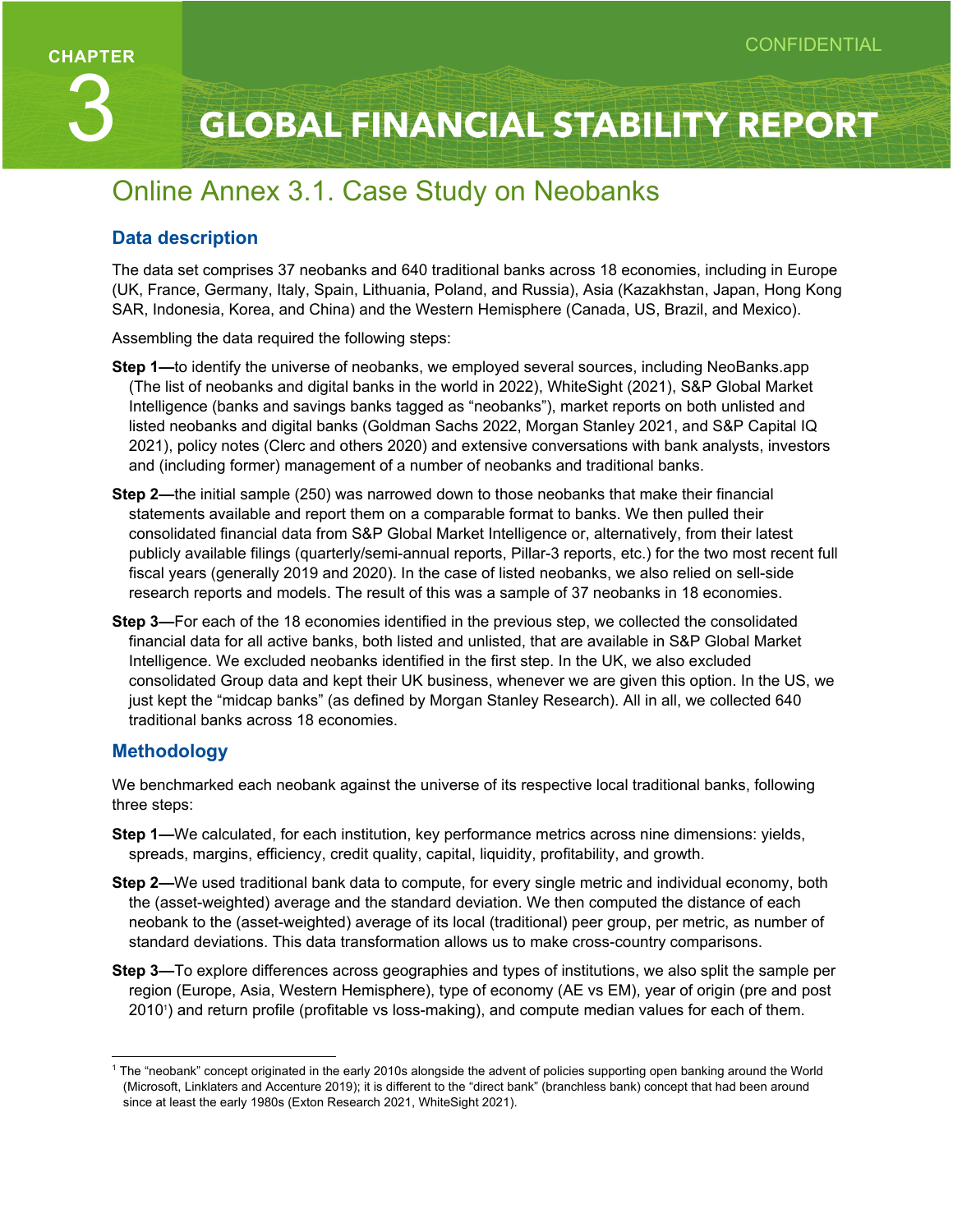# Online Annex 3.2. Case Study: US Mortgage Market

The annex describes the data used in the analysis, some additional stylized facts, and presents detailed regression results and robustness checks.

## **Data**

At the heart of the analysis is the detailed Home Mortgage Disclosure Act (HMDA) data. The dataset contains a number of variables (characteristics) for almost all mortgage applications made in the US.<sup>2</sup>

The HMDA data is available on an annual (calendar year) basis from the US Consumer Financial Protection Bureau. The analysis is based on the data from 2007–20, which was the latest available data at the time of publication.3 The number of recorded data points was significantly expanded in 2018, including the reporting of loan-to-value ratios, the age profile, interest rates and various details on loan terms. Descriptions of the individual data points are available from the dedicated FFIEC website.<sup>4</sup>

The analysis uses only originated mortgages, identified in the data as approved and accepted mortgage applications. The sample is further restricted to mortgages for home purchases or refinancing, first lien mortgages,<sup>5</sup> and loans for 1–4 family homes. This results in a total of about 110 million observations.

### **Identification of fintechs, non-banks, banks and credit unions**

The identification of fintechs (fintech mortgage originators) follows the definition in the literature, including some recent updates. The starting point is the seminal paper of Buchak and others (2019), who identify fintechs as those offering an online application process without the need of human interaction. Those are Quicken Loans (Rocket Mortgage), Amerisave, Guaranteed Rate, Cashcall, Homeward Residential/PHH Mortgage Corporation, and Movement Mortgage. Jagtiani and others (2021) add two additional firms that started to fully operate in 2016 or later: Better Mortgage and SoFi Mortgage. In total, these eight fintechs are responsible for about 11 percent of mortgage origination in 2020 and yield a total of 6.7 million origination observations (all fintechs are non-banks by definition).

Following the literature, non-banks are defined as all non-depository institutions, identified in the dataset as all reporters with an agency code equal to 7 (regulatory agency is the US Department of Housing and Urban Development (HUD)).

Banks are all depository institutions with a regulatory agency that is a bank supervisor (agency codes 1, 2, 3 and 9). Credit Unions are identified as all institutions regulated by the National Credit Union Administration (NCUA).

 $^2$  Banks that have no offices in non-metropolitan areas and those below a certain asset threshold do not have to report their mortgage applications. Non-banks (non-depository institutions) are covered as long as they originate a significant number of mortgage loans (currently >100 closed-end mortgages or >200 open-end credit lines, but these thresholds have varied over time). See https://files.consumerfinance.gov/f/documents/cfpb\_2022-hmda-insitutional-coverage\_03-2021.pdf.

 $^3\,$  Historical data is available at https://www.consumerfinance.gov/data-research/hmda/historic-data/, whereas data from 2017 is available from https://ffiec.cfpb.gov/data-publication/.

<sup>4</sup> https://ffiec.cfpb.gov/documentation/2020/.

<sup>5</sup> Second or higher-lien mortgage applications represent of very small share of the overall sample (<3.5 percent of observations).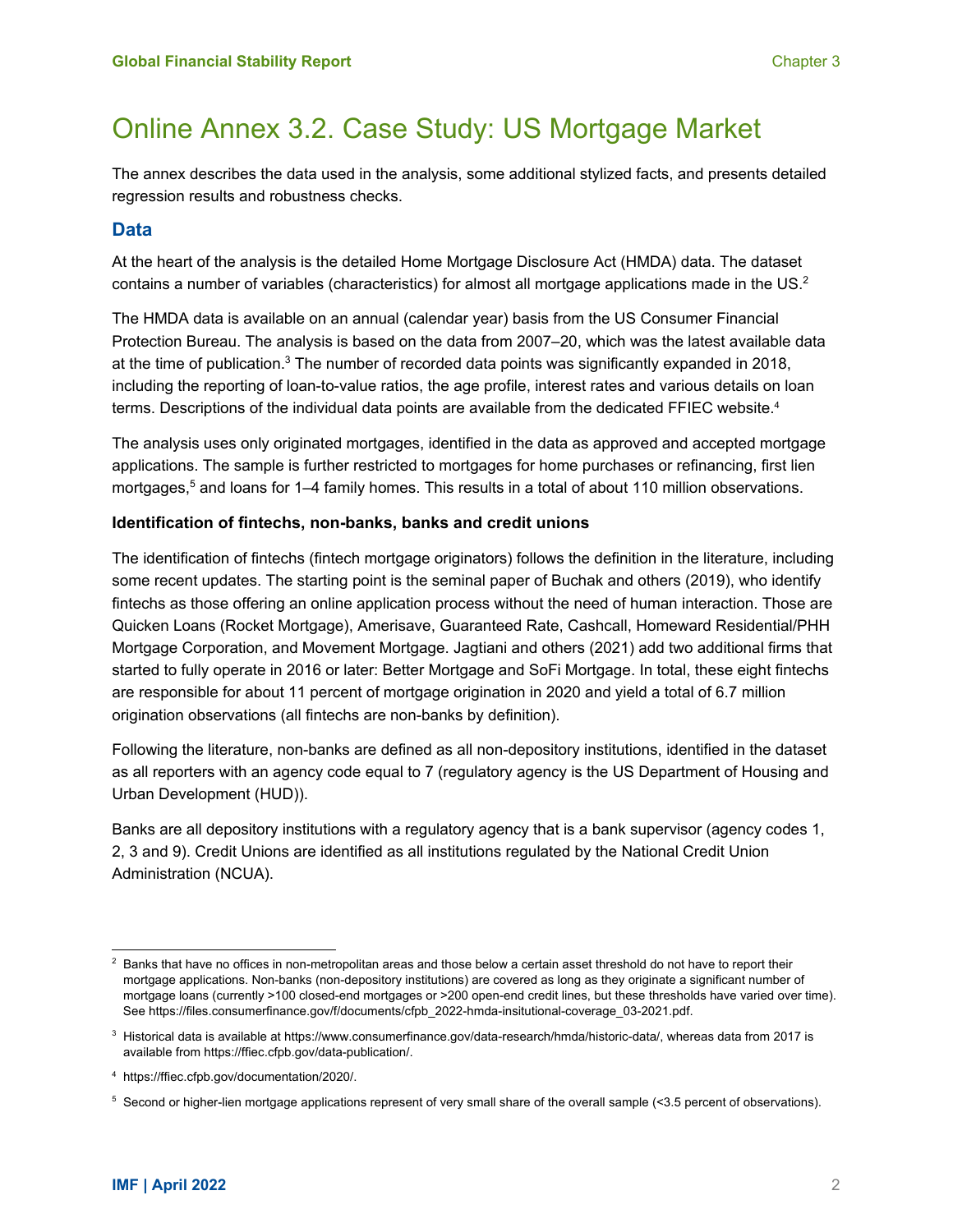#### **Bank data**

For the purpose of this case study, banks are defined as all institutions filing regular US CALL reports (FFIEC 031/041). This excludes most credit unions and thrifts, but it includes almost all other types of depository institutions in the US.

Bank data are taken from the US CALL reports, for which data prior to 2010 is available from the Chicago Fed, and the FFIEC from 2011 onwards.<sup>6</sup> Balance sheet variables are measured at year-end, whereas expense and income variables are aggregated from quarterly to annual values where necessary. The data is merged with the HMDA data using the so-called RSSD identifier, as well as the FDIC certifier, and OCC charter numbers.7

#### **Geographical mapping**

The HMDA provides the census tract, which is then translated into a ZIP code using both the 2010 US Census Bureau data (from 2011 onwards) and the U.S. Department of Housing and Urban Development ZIP code crosswalk files (for prior observations).<sup>8</sup> The ZIP code with the highest overlap with the census tract (based on percent of population or percent of residential addresses) is used.

The data on bank offices is from the FDIC survey of deposits (SOD), which contains the address and ZIP code of all branches of all FDIC-insured banks in the US. To calculate the number of bank branches within a given radius of a borrower, the sample is restricted to physical branches that offer the full range of services (BRSERTYP=11,12).9

Distances between the ZIP code of the borrower and bank branches are calculated using the NBER ZIP code distance database.10

## **Additional stylized facts—business models**

Bank and fintech mortgage originators exhibit two additional significant differences.

First, while refinancing mortgages make up the largest share of fintech mortgages, banks tend to originate a more similar proportion of mortgages for home purchases and refinancing (Figure 3.1, panel 1). The literature has not reached a definitive conclusion on the causes for this difference (Jagtiani and others 2021), but mortgage refinancing enables fintechs to grow faster (the market for mortgage refinancing is naturally larger than that for home purchases).

 $^6$  Chicago Fed website: https://www.chicagofed.org/banking/financial-institution-reports/commercial-bank-data-complete-2001–2010; FFIEC website: https://cdr.ffiec.gov/public/pws/downloadbulkdata.aspx.

 $^7$  Prior to 2008, the HMDA data does not provide the necessary bank identifiers. The RSSDs, as well as the OCC Charter and FDIC identifiers can, however, be constructed from the Respondent ID in the HMDA data. See https://s3.amazonaws.com/cfpb-hmdapublic/prod/help/2017-hmda-fig.pdf#page=14.

<sup>8</sup> Census relationship file: https://www2.census.gov/geo/docs/maps-data/data/rel/zcta\_tract\_rel\_10.txt; HUD USPS ZIP code crosswalk files: https://www.huduser.gov/portal/datasets/usps\_crosswalk.html#codebook.

 $^9$  The SOD data is annual as of end of June for each year, while the HMDA data includes all applications until the end of a calendar year. Branches may have closed between end-June and end of the year or new branches may have opened between the beginning of the year and end-June. Cases of branch openings and closures are, however, infrequent.

<sup>10</sup> https://www.nber.org/research/data/zip-code-distance-database.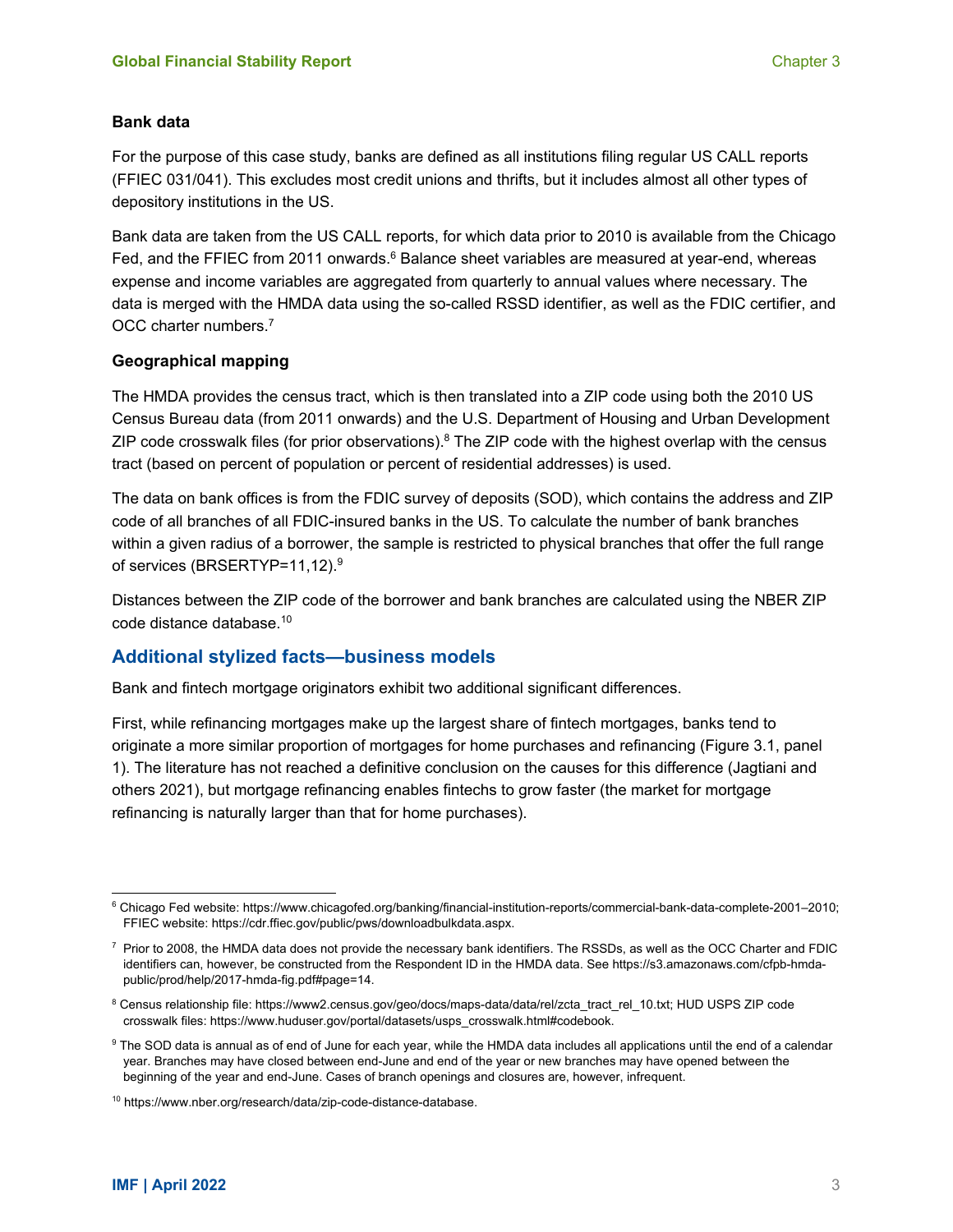A second key difference is that banks retain a higher share of originated mortgages on their balance sheet (panel 2). This illustrates both the much larger balance sheet and funding capacity of banks as well as the "originate-to-distribute" business model of fintechs. Banks also originate a larger share mortgages with high loans amounts (so-called "jumbo mortgages") which exceed the limits set by the Federal Housing Finance Agency (FHFA) and are therefore not eligible to be purchased, guaranteed, or securitized by the government-backed enterprises Fannie Mae and Freddie Mac.



## **Additional stylized facts—access to credit**

Fintechs, similar to other non-banks, tend to support access to mortgage credit for potentially underserved borrowers. Non-banks, on average, provided a higher share of loans to borrowers with lower incomes (Figure 3.2, panel 1). This is, at least in part, related to the younger age of borrowers attracted by fintechs. Banks tend to have a particularly high share of borrowers in the top 5 percent of borrower's income, which naturally also tend to have higher loan amounts. A similar picture emerges when looking at average income of borrowers relative to the wider metropolitan area they reside in (panel 2). This is measured at the census tract level, which can be loosely thought of as the wider neighborhood.<sup>11</sup>

<sup>&</sup>lt;sup>11</sup> A census tract comprises between 1200 and 8000 people. See https://www.census.gov/programs-surveys/geography/about/glossary.html.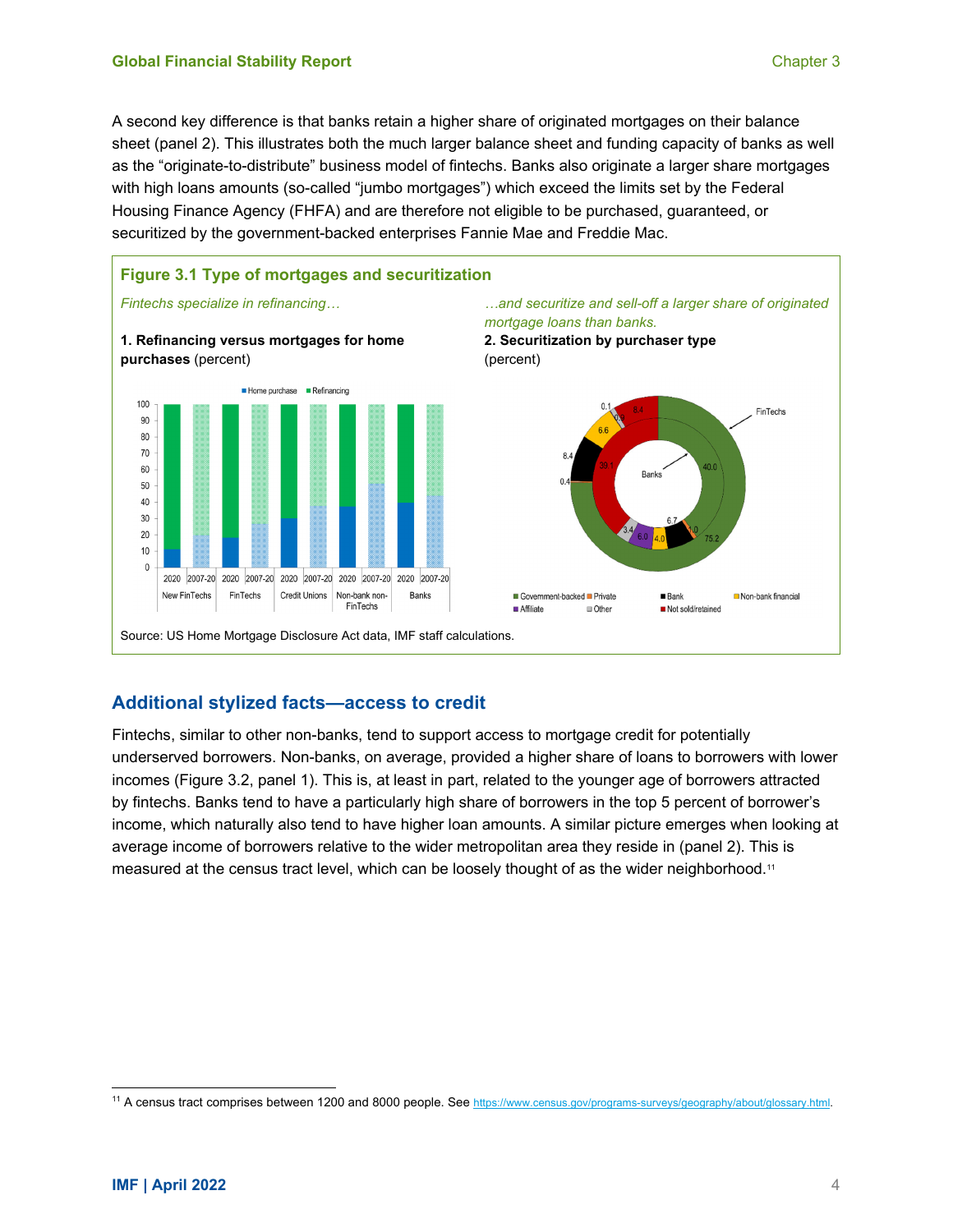

## **Econometric model and variable definitions**

The key result for the impact of fintech competitive pressure on banks' mortgage interest income is based on the following model:

$$
MortRE_{b,t} = \beta CompPressureFinitech_{b,t-1} + \gamma_1 X_{b,t-1} + \varepsilon_{b,t} (1)
$$

where  $MortRE_{b,t}$  is the return on equity in year t related to bank's  $b$  mortgage interest income (not origination income) from loans backed by 1-4 family real estate.  $CompPressureFinitech_{b.t-t-1}$  measures the competitive pressure from fintechs of a given bank's  $b$  mortgage origination business, measured at the ZIP code-level z, and aggregated to the bank level *b*. It is defined as  $CompPressureFinite<sub>ht</sub> =$  $\Sigma_z(ShareMortgageOrig_{b,z,t}\times \Delta MarketShareFinitech_{z,t\leftarrow t-1})$ , the share (in percent) of mortgage origination in a given ZIP-code area  $z$  for a given bank  $b$  in year  $t$  multiplied by the change in the market share of fintechs in a ZIP-code area  $z$ , aggregated over all ZIP code-areas in which a given bank has mortgage originations. The higher this number, the higher the competitive pressure from fintechs for a given bank. The number varies between -100 (fintechs disappear from all areas where a bank is active) to  $+100$  (fintechs take the entire market in all areas where a given bank is active). *X* are controls that vary at the bank-level and over time. A key control in  $X$  are IT-related expenses (as a share of total expenses).

## **Results and robustness checks**

Table 3.1 presents the key results of the regressions with  $MortRE_{b,t}$  as the dependent variable (winsorized at the 1 percent and 99 percent level to limit the effect of outliers). *No Zip codes served* and *HHI* measure a given bank's market diversification and its concentration across ZIP codes respectively. HHI is the Herfindahl-Hirschmann index. Data processing expenditures are bank-level measures (CALL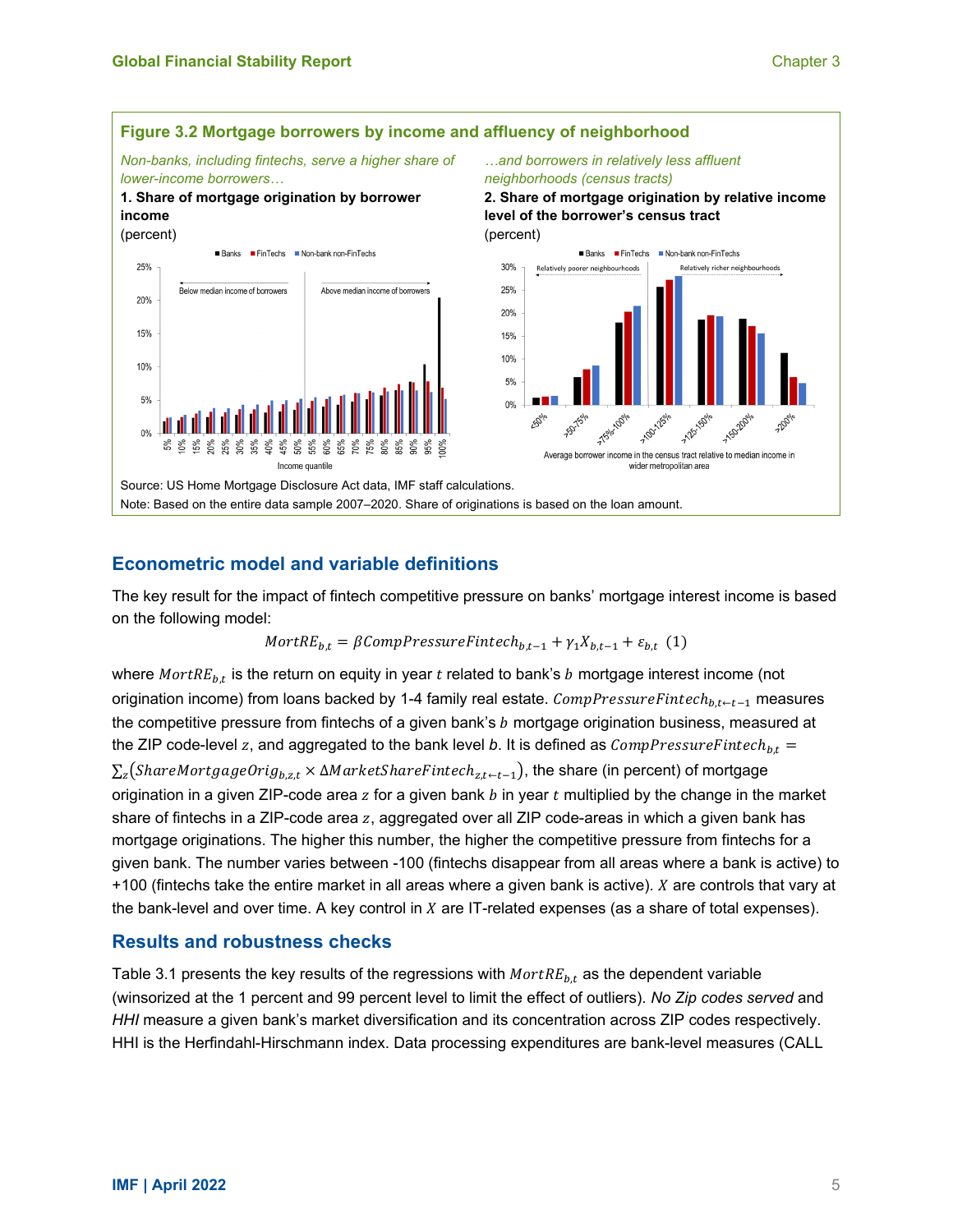report series RIAD C017), relative to bank equity (consistent with the dependent variable). For models (5) and (6), the sample is restricted to those banks that report these expenditures.<sup>12</sup>

Bank-level controls include the equity ratio (total bank equity to total assets) as well as the deposit ratio (deposits as a share of total non-equity liabilities). Both are highly significant, but do not add much to the explanatory power of the regressions. Unobserved bank-level differences due to, for instance, a persistent difference in size or business model are captured by bank-level fixed-effects. Analogously, common market-related movements in mortgage interest income, due to changes in demand or risk-free rates, are captured by time fixed-effects. The results presented in the main text are based on model (6). The marginal effect of competitive is -0.422. Banks with additional IT expenditures of about 3.37 percent of bank equity (=0.422/0.125) can offset the effect of a 1 percent increase in the fintech composite market share (fintech competitive pressure).

The interaction term in model (7) shows that the marginal effect of competition does not significantly change with data processing expenditures (DPE). Higher DPE does, however, increase mortgage-related income across all specifications and thereby can help to offset the potential impact of competitive pressure from fintechs. 13

|                    | (1)          | (2)         | (3)         | (4)         | (5)        | (6)         | (7)        |
|--------------------|--------------|-------------|-------------|-------------|------------|-------------|------------|
| Competitive        | $-3.566***$  | $-2.613***$ | $-0.422**$  | $-0.395**$  | $-0.391*$  | $-0.422**$  | $-0.417**$ |
| pressure (t-1)     | $(1.88e-05)$ | (0.00336)   | (0.0482)    | (0.0441)    | (0.0502)   | (0.0380)    | (0.0397)   |
| No ZIP codes       |              |             | 0.000443    | 0.000806*   |            | 0.000878*   |            |
| served             |              |             |             |             |            |             |            |
| <b>HHI</b>         |              |             | $-0.000117$ | $-8.86e-05$ |            | $-8.70e-05$ |            |
| Data processing    |              |             |             |             | $0.151*$   | $0.125*$    | $0.146*$   |
| expenditure        |              |             |             |             | (0.0662)   | (0.0555)    | (0.0837)   |
| (DPE)              |              |             |             |             |            |             |            |
| Competitive        |              |             |             |             |            |             | 0.0140     |
| pressure $(t-1)$ x |              |             |             |             |            |             | (0.388)    |
| <b>DPE</b>         |              |             |             |             |            |             |            |
| Observations       | 32,411       | 32,411      | 22,752      | 22,289      | 27,656     | 21,945      | 27,656     |
| R-squared          | 0.014        | 0.098       | 0.834       | 0.850       | 0.830      | 0.853       | 0.830      |
| Year FE            |              | <b>YES</b>  | <b>YES</b>  | <b>YES</b>  | <b>YES</b> | <b>YES</b>  | <b>YES</b> |
| Bank FE            |              | <b>YES</b>  | <b>YES</b>  | <b>YES</b>  | <b>YES</b> | <b>YES</b>  | <b>YES</b> |
| Bank-level         |              |             |             | <b>YES</b>  |            | <b>YES</b>  |            |
| controls           |              |             |             |             |            |             |            |

#### **Table 3.1 Baseline regression results**

Note: \*\*\*, \*\* and \* denotes significance at the 1 percent,5 percent,10 percent level respectively. P-values in parenthesis. Standard errors are double-clustered at the year and bank level.

The additional results for other dependent variables shown in the main text are provided in Table 3.2., models (1) and (4). Models (1)–(3) show the results for the change in the deposit share (percent of total non-equity liabilities) as the dependent variable, whereas models (4)–(6) have the mortgage lending share (percent of total loans) as the left-hand side variable. Otherwise, the specifications are consistent with those in Table 3.1. Even without including proper controls, the effect of competitive pressure from fintechs is not significant.

 $12$  Generally, if above \$100K and >7 percent of a bank's "other non-interest expenses".

<sup>&</sup>lt;sup>13</sup> All results are robust to excluding the period of the Global Financial Crisis (GFC).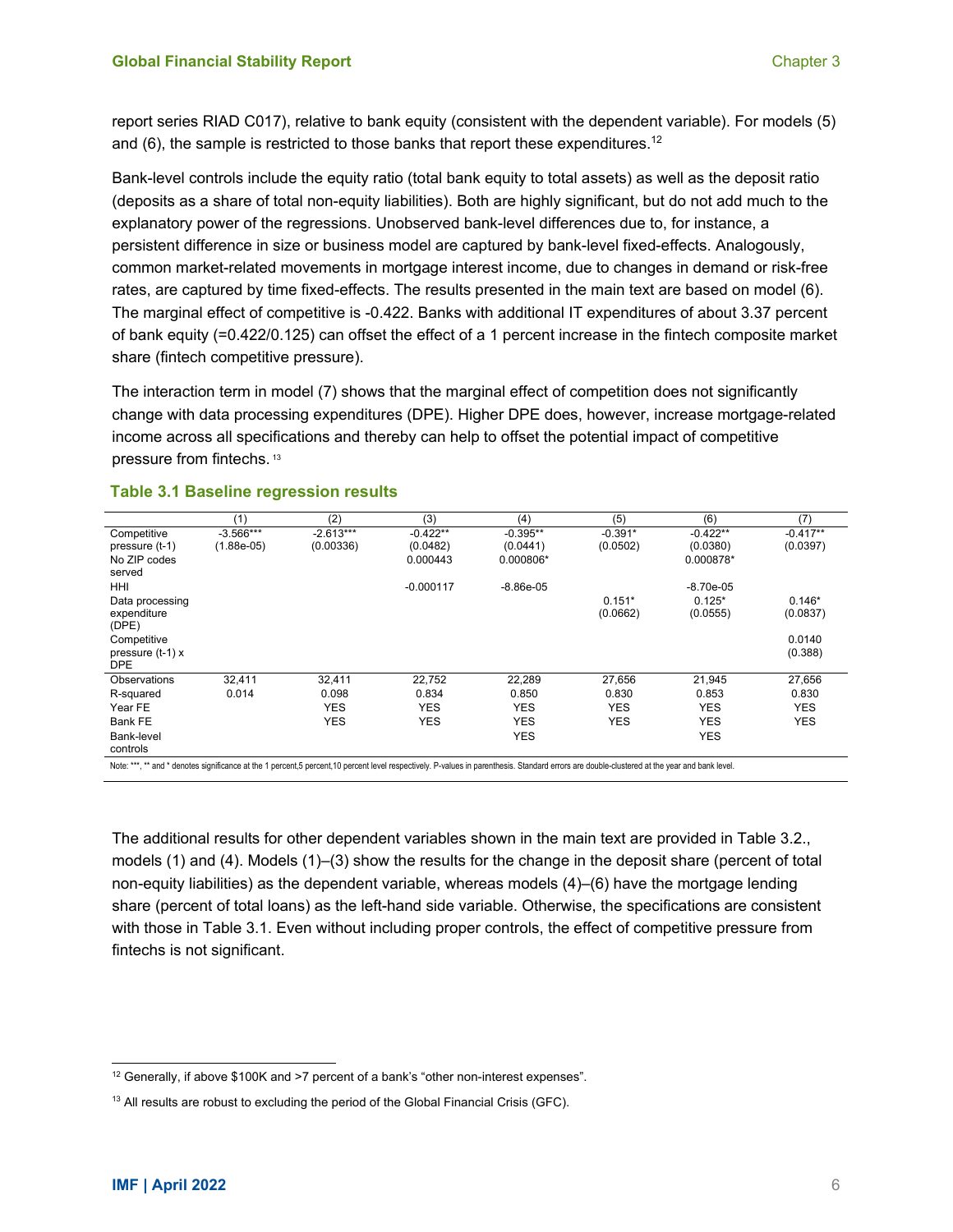|                               |                      | (2)               | (3)                  | (4)                 | (5)                 | (6)                 |
|-------------------------------|----------------------|-------------------|----------------------|---------------------|---------------------|---------------------|
| Competitive pressure<br>(t-1) | $-0.0300$<br>(0.485) | 0.0193<br>(0.483) | $-0.0292$<br>(0.626) | $-0.721$<br>(0.299) | $-0.387$<br>(0.318) | $-0.716$<br>(0.386) |
| No ZIP codes served           |                      |                   | $-0.000376$          |                     |                     | 0.0135              |
| <b>HHI</b>                    |                      |                   | 3.25e-05             |                     |                     | $-0.000120$         |
| Observations                  | 30,499               | 30,011            | 21,872               | 31,940              | 31,472              | 22,288              |
| R-squared                     | 0.063                | 0.213             | 0.443                | 0.000               | 0.252               | 0.252               |
| Year FE                       | <b>YES</b>           | <b>YES</b>        | <b>YES</b>           | <b>YES</b>          | <b>YES</b>          | <b>YES</b>          |
| Bank FE                       |                      | <b>YES</b>        | <b>YES</b>           |                     | <b>YES</b>          | <b>YES</b>          |
| Bank-level controls           |                      |                   | <b>YES</b>           |                     |                     | <b>YES</b>          |

Note: The dependent variable for models (1)-(3) is the change in the deposit share (percent of total non-equity liabilities) and for models (4)–(6) the change (percent) in the mortgage lending share ( percent of<br>total loan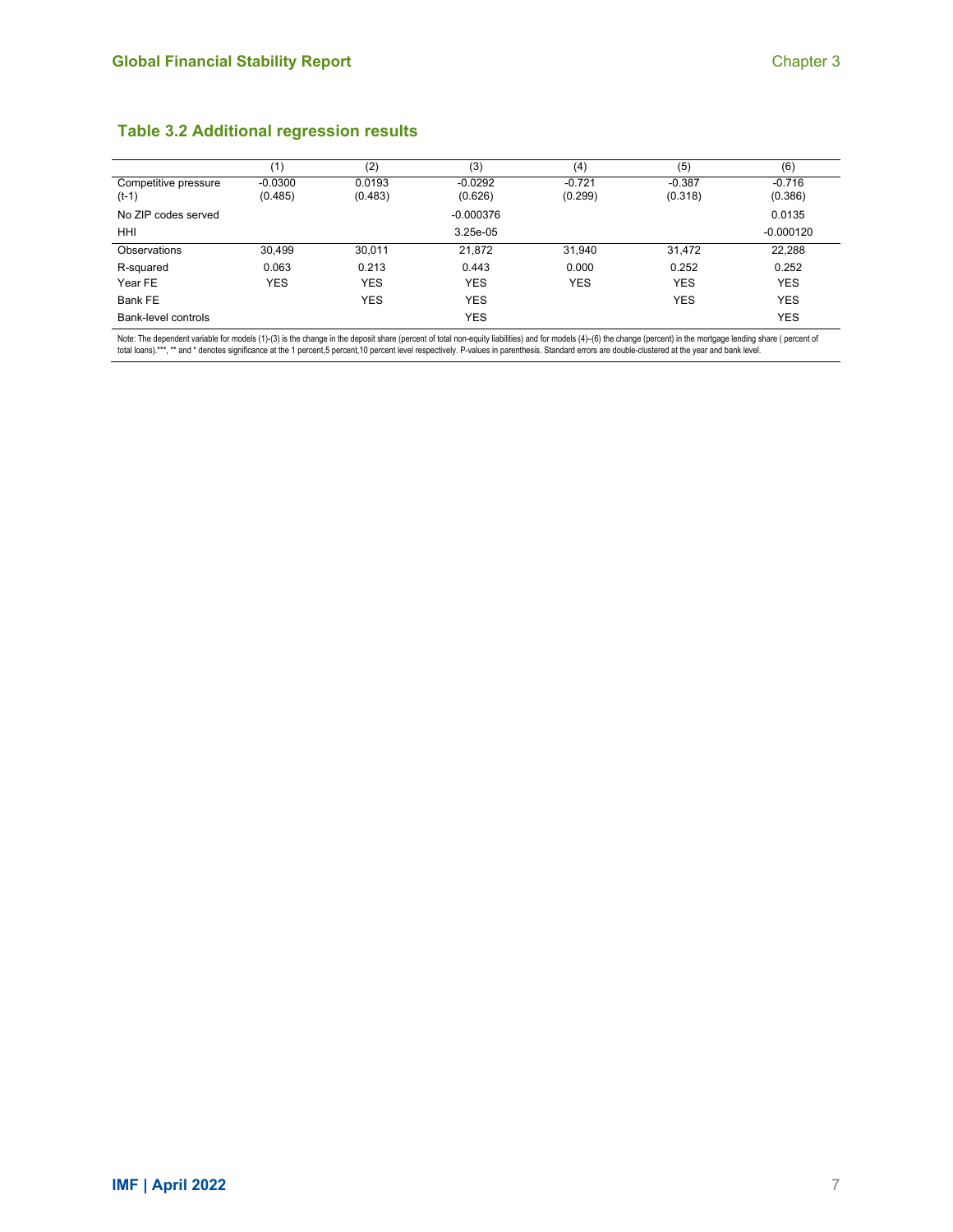## Online Annex 3.3. Risk Analysis on DeFi Lending

This annex describes the data, models, and estimation strategy employed in the analysis of the various risks discussed in the DeFi section, including the details of the event study carried out to assess the risk of cyberattacks.

#### **Probability of Liquidation and Expected Losses**

Following Merton (1974) and Black and Cox (1976), a quantitative model is proposed which exploits DeFi user account-level data that includes all assets borrowed and posted as collateral as of end-2021 for selected DeFi platforms: Aave v2, Compound v2, and C.R.E.A.M. Finance on both Ethereum and Polygon network.

**Modeling crypto asset portfolio.** The dynamics of crypto asset price are modelled as follows.

$$
\frac{dp_{k,t}}{p_{k,t}} = \mu_k dt + \sigma_k dW_{k,t} \ k = 1, 2, \cdots K, t > 0 \ (2)
$$

where  $\bm{p}_t=\big(p_{k,t}\big)_{k=1,2,\cdots,K}$  is the vector of price of crypto asset  $k$  at time  $t$ ,  $p_{k,0}>0$ ,  $\bm{\mu}=(\mu_k)_{k=1,2,\cdots,K}$  is the drift,  $\Sigma = diag((\sigma_k)_{k=1,2,\dots,K})$  is the volatility matrix,  $W_{k,t}$  ( $k=1,2,\dots,K$ ) is a multi-dimensional standard Brownian motion with  $\ dW_idW_j=\rho_{i,j}dt,$  and  $\bm{\rho}=\big(\rho_{i,j}\big)_{i,j=1,2,...,K}$  is the correlation matrix. $^{14}$ 

A user's borrowing value and collateral value can be represented as a portfolio of assets borrowed and posted as collateral. Namely,  $V_{b,t} = \sum_{k=1}^{K} n_{b,k,t} p_{k,t}$ , where  $V_{b,t}$  is the value of borrowing assets,  $n_{b,k}$  is the number of borrowing of  $k$ -th assets. The dynamics of the borrowing value is  $\frac{dV_{b,t}}{V_{b,t}}$   $=$   $\bm{w}_{b,t}$ diag $(\bm{p}_t)^{-1}d\bm{p}_t$ , where  $\;w_{b,t}=\left(w_{k,b,t}\right)_{k=1,2,\cdots,K}$  is the vector of the share of the borrowed asset  $k$  within the total borrowing. Similarly,  $V_{c,t} = \sum_{k=1}^{K} n_{c,k,t} p_{k,t}$  where  $V_{c,t}$  is the value of collateral assets,  $n_{c,k}$  is the number of holding of kth assets. The dynamics of collateral is  $\frac{dV_{c,t}}{V_{c,t}}=w_{c,t}{\rm diag}(\bm p_t)^{-1}d\bm p_t$ , where  $w_{c,t}=\big(w_{k,c,t}\big)_{k=1,2,\cdots,K}$  is the vector

of the share of the collateral  $k$  within the total value of collateral posted.

$$
\frac{dV_{i,t}}{V_{i,t}} = \mu_i dt + \sigma_i dW_{i,t} \ i \in \{b, c\}, t > 0 \ (3)
$$

where  $\mu_i = \bm{w}_{it}'\bm{\mu}$  and  $\sigma_i^2 = \bm{w}_{i,t}'\bm{\Sigma}\bm{\Sigma}'\bm{w}_{i,t}$  for  $i\in\{b,c\},$  and  $\rho_{bc} = \sqrt{\frac{\bm{w}_{b,t}'\rho\bm{\Sigma}'\bm{w}_{c,t}}{\sigma^2\sigma^2}}$  $\frac{\sigma_b^2 \sigma_c^2}{\sigma_b^2 \sigma_c^2}$ .

**Probability of liquidation.** Liquidation is triggered when a user fails to maintain the collateral value to meet the collateral requirement. Suppose  $\theta_k$  is the collateral factor (that is, discounting factor of the collateral set by the DeFi platform), the maximum loanable value of the user is then defined as

<sup>&</sup>lt;sup>14</sup> It is possible that the drift and volatility may change over time, or there can be jumps in the price that bring discontinuity in the price. Hence the assumption of geometric Brownian motion is strong given the uncertainties regarding crypto asset price. The estimates should be viewed as approximation. By simplifying the model, closed-form formulae of probability of liquidation and expected loss can be derived, which provides economic intuition, such as the relationship between volatilities of assets borrowed and posted as collateral with the riskiness.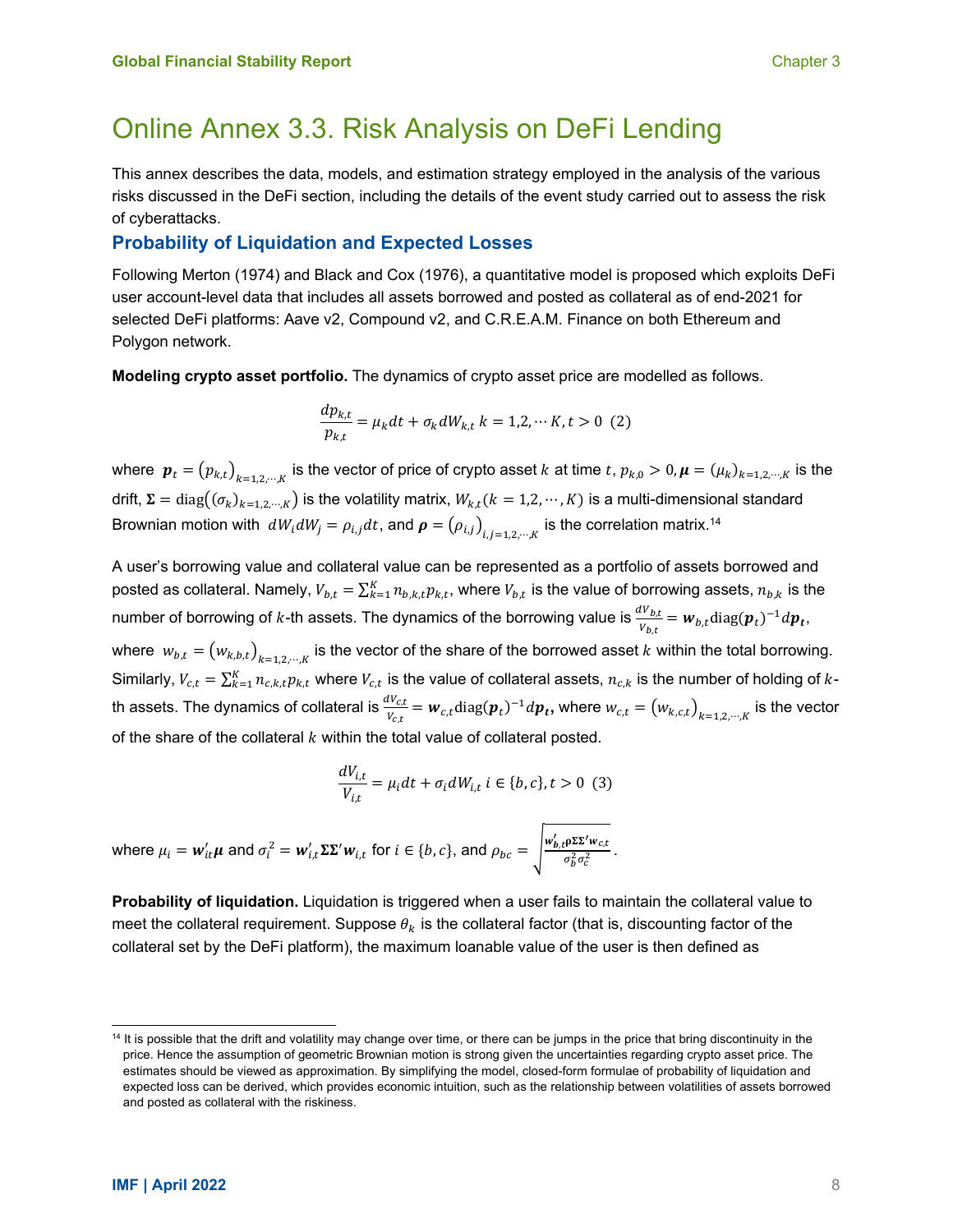$V_{m,t} = \bm{w}'_{m,t} \bm{p}_t$  where  $V_{m,t}$  is the value of maximum loanable assets,  $w_{m,t} = \big(w_{k,c,t} \theta_{k,t}\big)_{k=1,2,\cdots,K}$  is the vector of weight of assets within the total collateral posted by the user multiplied by the collateral factor.

Similar to the collateral value, the dynamics of loanable assets can be written by the following.

$$
\frac{dV_{m,t}}{V_{m,t}} = \mu_m dt + \sigma_m dW_{m,t}, t > 0
$$
 (4)

where  $\mu_m=w_{m,t}'\boldsymbol{\mu}$  and  $\sigma_m^2=w_{m,t}'\Sigma\Sigma'w_{m,t}$  and  $\rho_{bm}=\left|\frac{{\boldsymbol{w}}_{b,t}'\rho\Sigma\Sigma'w_{m,t}}{\sigma^2\sigma^2}\right|$  $\frac{\sigma_b^2 \sigma_m^2}{\sigma_b^2 \sigma_m^2}$ .

Liquidation is triggered when the health indicator,  $Health_t = V_{m,t}/V_{b,t}$  falls below 1. The timing of triggering liquidation,  $\tau > t$ , where the health falls and passes the threshold, is stochastic. The probability of triggering liquidation before the horizon  $T(PL(t,T))$  can be estimable by the following equation,

$$
PL(t, T) = P_t[\tau \le T] = \Phi(d_1) - \exp\left\{\frac{-2\log(H_t) + \hat{\mu}_H}{\hat{\sigma}_H^2}\right\}\Phi(d_2)
$$
(5)

where  $\Phi(\cdot)$  is a cumulative distribution function of standard normal distribution,

$$
d_1 = -\frac{\log(Health_t) + \hat{\mu}_H(T - t)}{\hat{\sigma}_H \sqrt{T - t}}, d_2 = -\frac{\log(Health_t) - \hat{\mu}_H(T - t)}{\hat{\sigma}_H \sqrt{T - t}} \quad (6)
$$

for  $\hat{\mu}_H = (\mu_m - \mu_b) - \frac{\sigma_m^2 - \sigma_b^2}{2}$ , and  $\hat{\sigma}_H = \sqrt{\sigma_m^2 + \sigma_b^2 - 2\sigma_m \sigma_b \rho_{mb}}$ .

The platform-level probability is estimated by the weighted average of user level estimates of the probability with the weights proportional to the amount of value of borrowing.

**Modeling expected loss.** In case of liquidation, the platform will call for a liquidator in exchange for a liquidation bonus, say,  $\alpha \times 100$  percent of the principal, and receive the repayment from the liquidator. If this process completes instantly, liquidation loss will not happen. However, liquidation may take some time. Suppose liquidation completes at time  $T' = \tau + \tau'$ , namely  $\tau'$ -periods after it was triggered). The collateral value may fall below the principal (and the liquidation bonus) due to price fluctuations. The cash flow of the platform is  $Payoff_{T}$ ,  $=$   $\min\{-\alpha V_{b,T}$ ,  $+V_{c,T}$ ,  $V_{b,T'}\}=V_{b,T'}\left(1-\max\left\{(1+\alpha)-\frac{V_{c,T'}}{V_{b,T'}} ,0\right\}\right)$ . The loss rate is then defined as  $Loss_{T} = \frac{V_{b,T} - Payoff_{T}}{V_{b,T'}} = \max \Big\{ (1 + \alpha) - \frac{V_{c,T}}{V_{b,T'}} \Big\}.$ 

Consequently, the expected loss  $(EL(t, T))$  can be obtained from the following equation:

$$
EL(t,T) = P_t[\tau \le T] \cdot E_t[Loss_T | \tau \le T] = P_t[\tau \le T] \left[ (1+\alpha)\Phi(d_3) - e^{\hat{\mu}_{cb}\tau' + \frac{\hat{\sigma}_{cb}^2\tau'}{2}}\Phi(d_4) \right] \tag{7}
$$

where

$$
d_3 = \frac{\log(1+\alpha) - \log(1/\theta) - \hat{\mu}_{cb}\tau'}{\hat{\sigma}_{cb}\sqrt{\tau'}}, \qquad d_4 = d_3 - \hat{\sigma}_{cb}\sqrt{\tau'}, \tag{8}
$$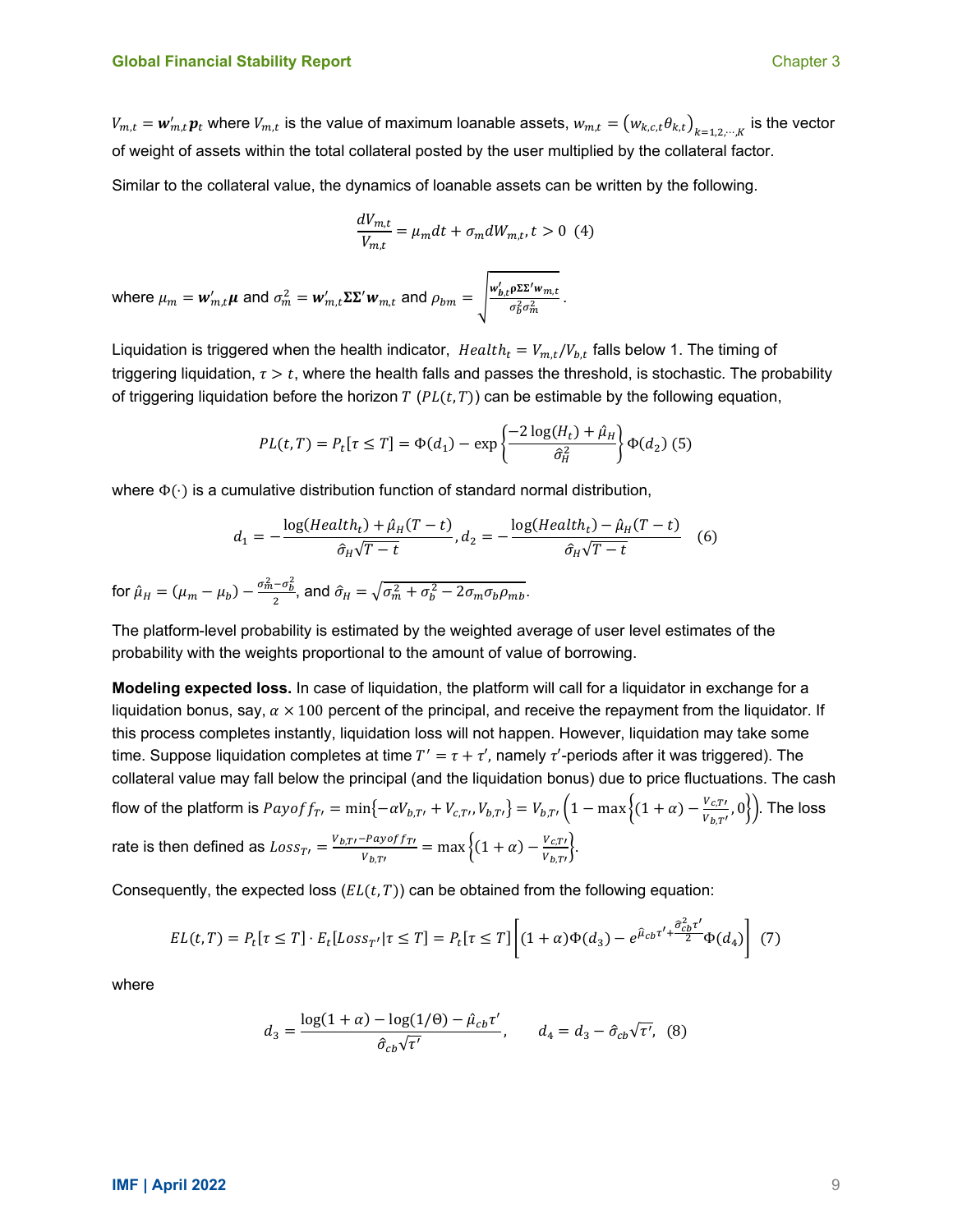for  $\hat{\mu}_{cb} = (\mu_c - \mu_b) - \frac{\sigma_c^2 - \sigma_b^2}{2}, \ \hat{\sigma}_{cb} = \sqrt{\sigma_c^2 + \sigma_b^2 - 2\sigma_c\sigma_b\rho_{cb}}, \text{ and } \Theta = \frac{v_{m,t}}{v_{c,t}} = \frac{\sum_{k=1}^{K} \theta_k v_{c,k,t}}{\sum_{k=1}^{K} v_{c,k,t}} = \sum_{k=1}^{K} \theta_k w_{ck}$  is the weighted average collateral factor at time t. Since  $V_{m,\tau} = V_{b,\tau}$  holds at time  $\tau$ , the sufficiency of the collateral at time  $\tau$  is given by  $\frac{V_{C,\tau}}{V_{b,\tau}} = \frac{V_{C,\tau}}{V_{m,\tau}} = \frac{1}{\Theta}$ .

**Parameter estimation.** The drift  $\mu$ , volatility  $\Sigma$ , and correlation  $\rho$  are estimated using daily crypto asset price returns. Euler approximation is applied to the price process:

$$
\boldsymbol{R}_{t_n} = \text{diag}(\boldsymbol{p}_{t_{n-1}})^{-1}(\boldsymbol{p}_{t_n} - \boldsymbol{p}_{t_{n-1}}) = \boldsymbol{\mu}_d \Delta t + \boldsymbol{\Sigma}_d \sqrt{\Delta t} \boldsymbol{e}_{t_n} \tag{9}
$$

where  $\bm{R}_{t_n}=\big(R_{k,t_n}\big)_{k=1,2,\cdots K; n=1,2,\cdots,N}$  is the  $(K\times 1)$ -dimensional time-series of crypto asset price returns at time  $t_n$ ,  $n=1,2, \cdots N;$   $\bm{e}_{t_n}=\left(e_{kt_n}\right)_{k\in\{b,c\},n=1,2,\cdots,N}$  is the error term with i.i.d.  $(K\times1)$ -dimensional Gaussian distribution (∼  $N(\mathbf{0}_K, I_K)$ );  $\mu_d$  is the  $(K \times 1)$ -dimensional drift parameter vector denoted by annual rate; and  $\Sigma_d \Sigma_d'$  is the  $(K \times K)$ -dimensional covariance matrix of the annual return.  $\Delta t = t_n - t_{n-1}$  is the time interval.

The estimator of drift parameter  $\widehat{\pmb{\mu}}_d$  and covariance  $\widehat{\pmb{\Sigma}}_d\widehat{\pmb{\Sigma}}'_d$  are obtained as

$$
\hat{\boldsymbol{\mu}}_d = \frac{1}{N\Delta t} \sum_{n=1}^N \boldsymbol{R}_{t_n} \text{ and } \hat{\boldsymbol{\Sigma}}_d \hat{\boldsymbol{\Sigma}}'_d = \frac{1}{(N-1)\Delta t} \sum_{n=1}^N (\boldsymbol{R}_{t_n} - \hat{\boldsymbol{\mu}}_d) (\boldsymbol{R}_{t_n} - \hat{\boldsymbol{\mu}}_d)' . \tag{10}
$$

 $\widehat{\Sigma}_d$  is given by Cholesky decomposition. Volatility  $(\sigma_k^2)_{k=1,2,\cdots,K}$  is available from the diagonal element, and correlation  $\big(\rho_{i,j}\big)_{i,j=1,2,\cdots,K}$  is available by normalizing  $(i,j)$  element of the covariance matrix  $\widehat{\bf \Sigma}_d\widehat{\bf \Sigma}_d'$  by the product of volatility  $\sigma_i^2$  and  $\sigma_j^2$ .

The horizon  $T$  is set to 1 (year), the time interval is set as  $\Delta t=\frac{1}{365}$  (year) to use daily data for all available crypto price used in the selected DeFi lending platform: Aave v2, Compound v2, and C.R.E.A.M Finance as of 2021-12-22. The data source is CoinGecko which spans from January 1, 2019 to December 22, 2021 at daily frequency.<sup>15</sup> User-level borrowing and collateral outstanding data is available for all crypto assets used in the selected platforms from The Graph. The average duration of liquidation  $\tau'$  are estimated around 0.35 (year), by assuming an exponential distribution ( $\tau' \sim Exp(\lambda)$ ), based on the data of liquidation records of Compound v2 available from The Graph and the weekly snapshots of all account balance during 2020.16

#### **Event Analysis on Cyberattacks**

A comprehensive dataset regarding the dates and magnitudes of cyberattacks on DeFi platforms was constructed from various sources, including the following: Chainalysis (2021), CryptoSec.info (2022),

<sup>&</sup>lt;sup>15</sup> The estimation was carried out by winsorizing the daily returns at 1 percent and 99 percent to filter out outliers.

 $16$  The weekly account level balance data was available only during 2020 from its data API. Given that the number of users has increased significantly after 2021, shorter liquidation duration is likely for more recent period. The estimate of  $\tau' = 0.35$  should involve considerable uncertainty.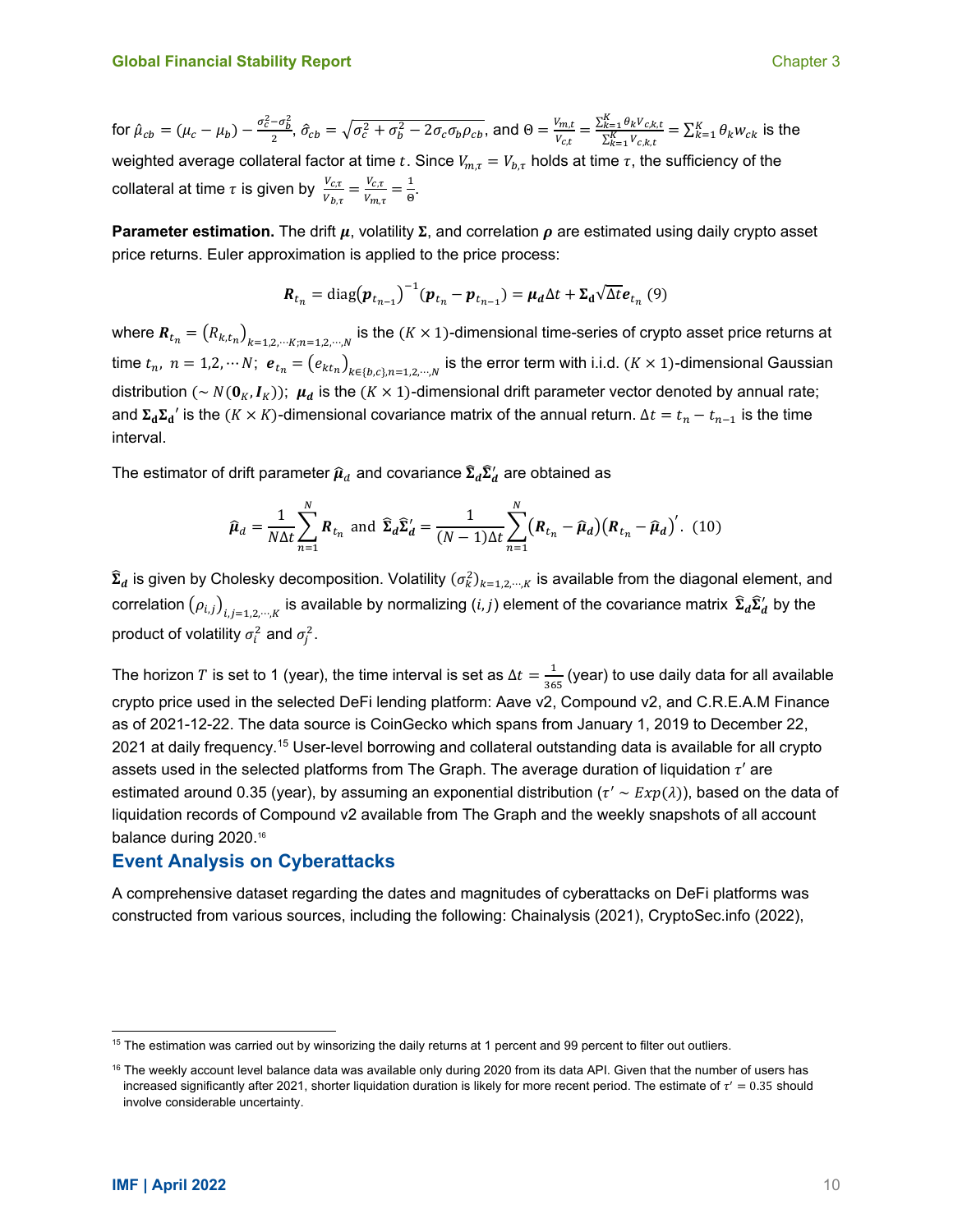ImmuneFi (2021), and rekt (2022).<sup>17</sup> We identified 93 incidents as cyberattacks to DeFi during the period of January 1, 2020 to January 15, 2022.

#### **CAR analysis on crypto asset prices**

Using this dataset, the cumulative abnormal returns (CAR) analysis is performed with respect to crypto assets price returns and total value locked in the platforms.

This analysis exploits daily data of crypto asset price available from CoinGecko, including 11,722 assets in total, starting from January 2, 2020 to December 22, 2021.18 To estimate the abnormal returns, the chapter first constructs a dataset of logarithmic market returns which are computed by taking all assets into a basket with weighted average according to the market capitalization.<sup>19</sup> The returns of the basket are regarded as the market portfolio for each platform.

Using the market returns, the following one-factor model is estimated for crypto assets issued by the attacked platforms:

Return<sup>*log*</sup><sub>*k,t*</sub> – Risk free rate<sub>t</sub> = 
$$
\alpha_k + \beta_k
$$
 (Market return<sup>*log*</sup><sub>*t*</sub> – Risk free rate<sub>t</sub>) +  $AR_{k,t}^{log}$  (11)

where  $AR^{log}$  is defined as the abnormal returns.<sup>20</sup> The first two components of the RHS constitute the systemic variation.<sup>21</sup>

$$
SR_{k,t}^{log} = \alpha_k + \beta_k \left( Market \ return_t^{log} - Risk \ free \ rate_t \right) (12)
$$

Estimation is carried out within the 60 days window prior to the attack. Among 93 episodes, there are episodes where the same platform was attacked multiple times. In such a case, only the first attack is included in the sample, as the first attack often changes the way the market behaves, as shown in the chapter.22

The abnormal returns  $\widehat{AR}^{log}_{k,t}$  are estimated as:

$$
\widehat{AR}_{k,t}^{log} = Return_{k,t}^{log} - Risk\ free\ rate_t - \widehat{\alpha}_k + \widehat{\beta}_k \left( Market\ return_t^{log} - Risk\ free\ rate_t \right) \ (13)
$$

where  $(\hat \alpha_k, \hat \beta_k)$  are the estimated coefficients. The cumulative abnormal returns are defined as follows:

 $^{20}$  Different from simple returns, logarithmic returns have more consistency and higher precision. Given the magnitude of the shock, the chapter use logarithmic returns instead of simple returns. Note  $R_t^{log} = \log\left(\frac{Price_t}{Price_{t-1}}\right)$ . This suggests  $Price_{t+1} =$  $Price_t \times \exp(R^{log}_t)$ , and  $Price_{t+days} = Price_t \times \exp(\sum_{u=0}^{days} R^{log}_{t+u}) = Price_t \times \exp(\sum_{u=0}^{days} SR^{log}_{t+u}) \times \exp(CAR^{log}_{t+days})$ , justifying the last term  $\exp(CAR^{log}_{t+days})$  to be considered as the variation associate with the cumulative abnormal returns.

<sup>17</sup> Multiple sources (including additional news sources, press releases, any announcements, etc.) were used to validate the dates and numbers for final judgment.

 $18$  Actual number of samples used in estimation varies depending on the availability of the data during the estimation window for each cyberattack incident. On average, more than 5,800 assets are used to construct the market returns.

 $19$  Individual returns are winsorized at 1 percent and 99 percent to filter out outliers.

 $21$  Hu and others (2018) reports high correlation of crypto asset returns with the market portfolio constituted by crypto assets, which justifies the one-factor model such as Liu and others (2022).

 $22$  In addition, samples with less than 7 days of datapoints are dropped. Consequently, 28 episodes are selected.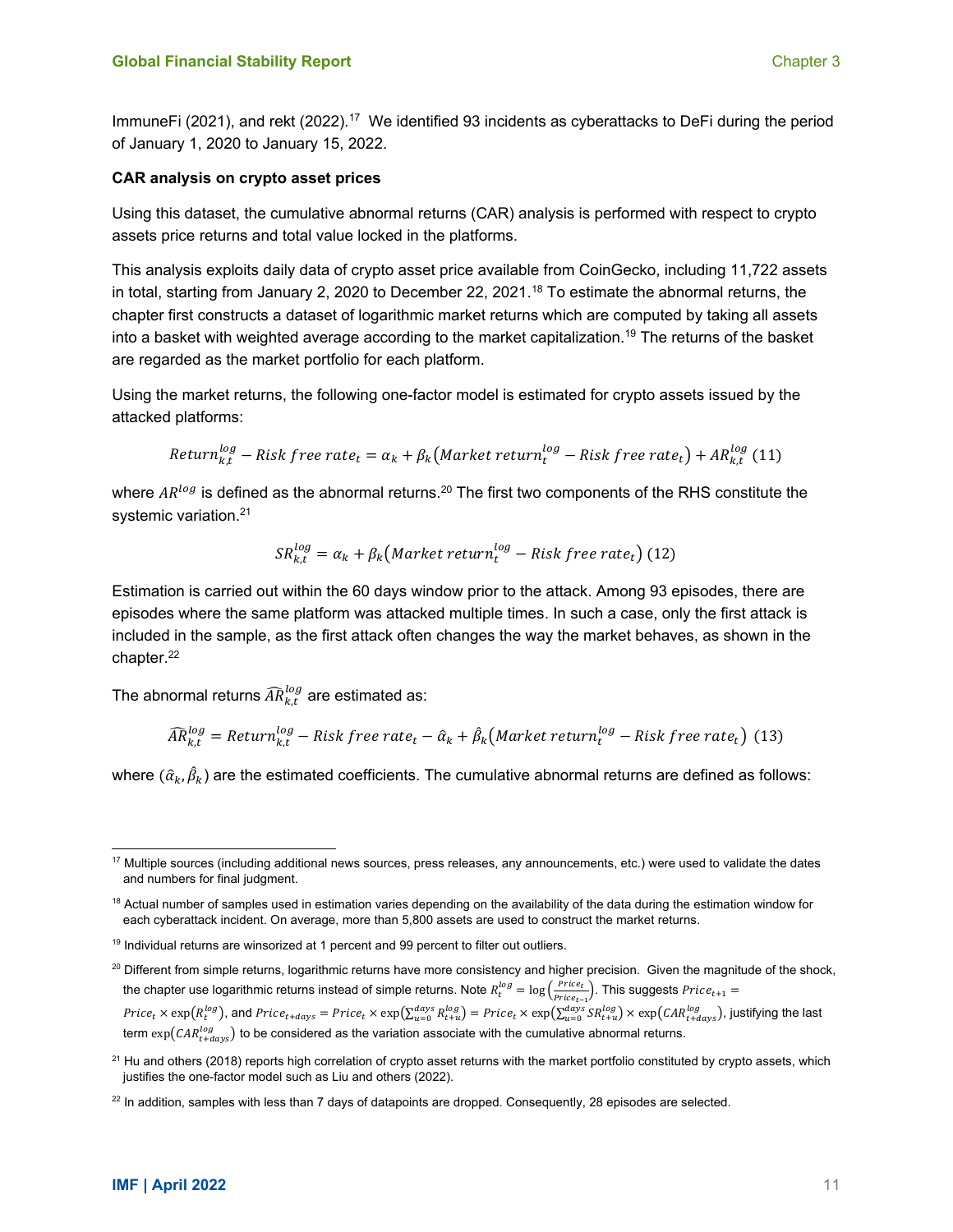$$
\widehat{CAR}_{k,t+days}^{log} = \sum_{u=0}^{days} \widehat{AR}_{k,t+u}^{log} (14)
$$

Finally, the logarithmic CAR is converted into CAR:  $CAR = \exp(CAR^{\log}) - 1$ .



#### **CAR analysis on total value locked**

A similar analysis is carried out for total value locked of DeFi platform. In this case, the sample includes all DeFi platforms for which data is available from Defi Llama, including  $1,028$  DeFi projects in total.<sup>23</sup> Instead of abnormal returns against the market, excess growth of total value locked is measured relative to the total market growth:

$$
Excess\widehat{Growth}^{log}_{k,t} = Growth^{log}_{k,t} - Market\, Growth^{log}_{k,t} \ (15)
$$

Similar to the CAR analysis on the crypto assets price returns, CAR is estimated as

$$
\widehat{CAR}_{k,t+days}^{log} = \sum_{u=0}^{days} Excess\widehat{Growth}_{k,t+u}^{log} \quad (16)
$$

and converted into simple return format by  $CAR = \exp(CAR^{\log}) - 1$ .

The estimated results are presented in the chapter Figure 3.11 panel 2.

<sup>&</sup>lt;sup>23</sup> Actual number of samples used in estimation varies dependent on the availability of the data during the estimation window for each cyberattack incident. On average, more than 130 DeFi projects were used to construct the market returns.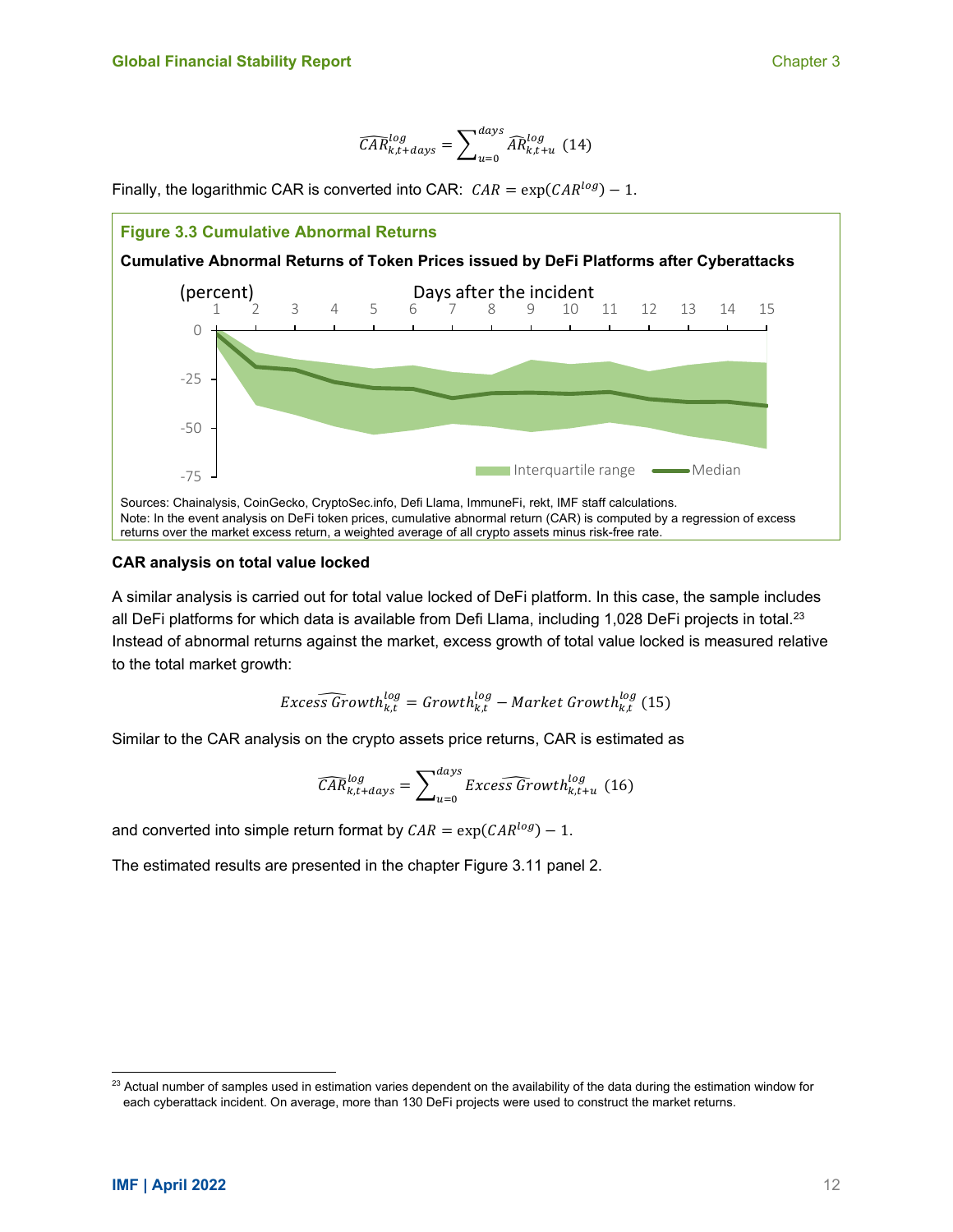# Online Annex 3.4. Efficiency Analysis on Financial Institutions and DeFi Platforms

This section provides the estimation method of the price-cost margins of financial intermediaries and their marginal costs as well as the decomposition of marginal costs. This analysis follows the estimation method in Berger and others (2009), who calculate the Lerner Index as a proxy for the market power.

### **Data Description**

Bank/nonbank-level granular data from Fitch Connect comprises 18,011 banks from 137 countries (37 AEs and 100 EMs), 1,136 nonbanks from 46 countries (20 AEs and 26 EMs), spanning from 2007 to 2020 at the annual frequency. The daily data from selected DeFi platforms (Aave and Compound) covers the period between January 2, 2020 to January 28, 2022. $24$ 

### **Estimation of Margins and Marginal Costs**

The common approach in the literature is the 'intermediation approach' where deposits are an intermediate input in the production of loans (Freixas and Rochet 1997). We take the assumption of a single output, in line with a seminal study by Berger and others (2009) and Weill (2013) using total assets as the output measure, while revenue associated with the output is the interest and non-interest income.

We then estimate the price-cost margins and marginal costs of banks, nonbanks, and DeFi platforms.<sup>25</sup> The price-cost margin  $PCM_{it}$  is the difference between price and marginal cost, which is calculated as:

$$
PCM_{i,t} = P_{i,t} - MC_{i,t} (17)
$$

where  $P_{i,t}$  is the price of total assets proxied by the ratio of total revenues (the sum of interest and non-interest income) to total assets for firm<sup>26</sup> i at time  $t$  (PCM would be zero in case of perfect competition).

As marginal costs are not directly observable for an individual firm, we use a trans-log total cost function<sup>27</sup> to estimate the parameters of the cost function and use them to derive the marginal costs.

$$
\ln C_{i,t} = \beta_0 + \beta_1 \ln Q_{i,t} + \frac{\beta_2}{2} (\ln Q_{i,t})^2 + \sum_{k=1}^3 \gamma_k \ln W_{k,i,t} + \sum_{k=1}^3 \delta_k \ln Q_{i,t} \ln W_{k,i,t}
$$
  
+  $\frac{1}{2} \sum_{k=1}^3 \sum_{j=1}^3 \phi_{kj} \ln W_{k,i,t} \ln W_{j,i,t} + \psi_1 T + \frac{\psi_2}{2} T^2 + \sum_{k=1}^3 \theta_k T \ln W_{k,i,t} + \Gamma X_{i,t} + \varepsilon_{i,t}$  (18)

where  $C_{i,t}$  is the total cost (or expenses) for firm *i* at time *t*;  $Q_{i,t}$  is total assets, a proxy for bank output;  $W_{k,i,t}$  ( $k = 1,2,3$ ) are input prices reflecting labor costs, funding costs, and operational costs, respectively.

<sup>&</sup>lt;sup>24</sup> Data is downloadable from their data API.

<sup>&</sup>lt;sup>25</sup> Samples are winsorized at 1 percent and 99 percent to filter out outliers.

<sup>&</sup>lt;sup>26</sup> The term "firm" indicates banks, non-banks, and DeFi platforms.

<sup>&</sup>lt;sup>27</sup> The translog cost function is frequently used in the banking literature, providing an estimation for the marginal cost of production for banks (Weill 2013).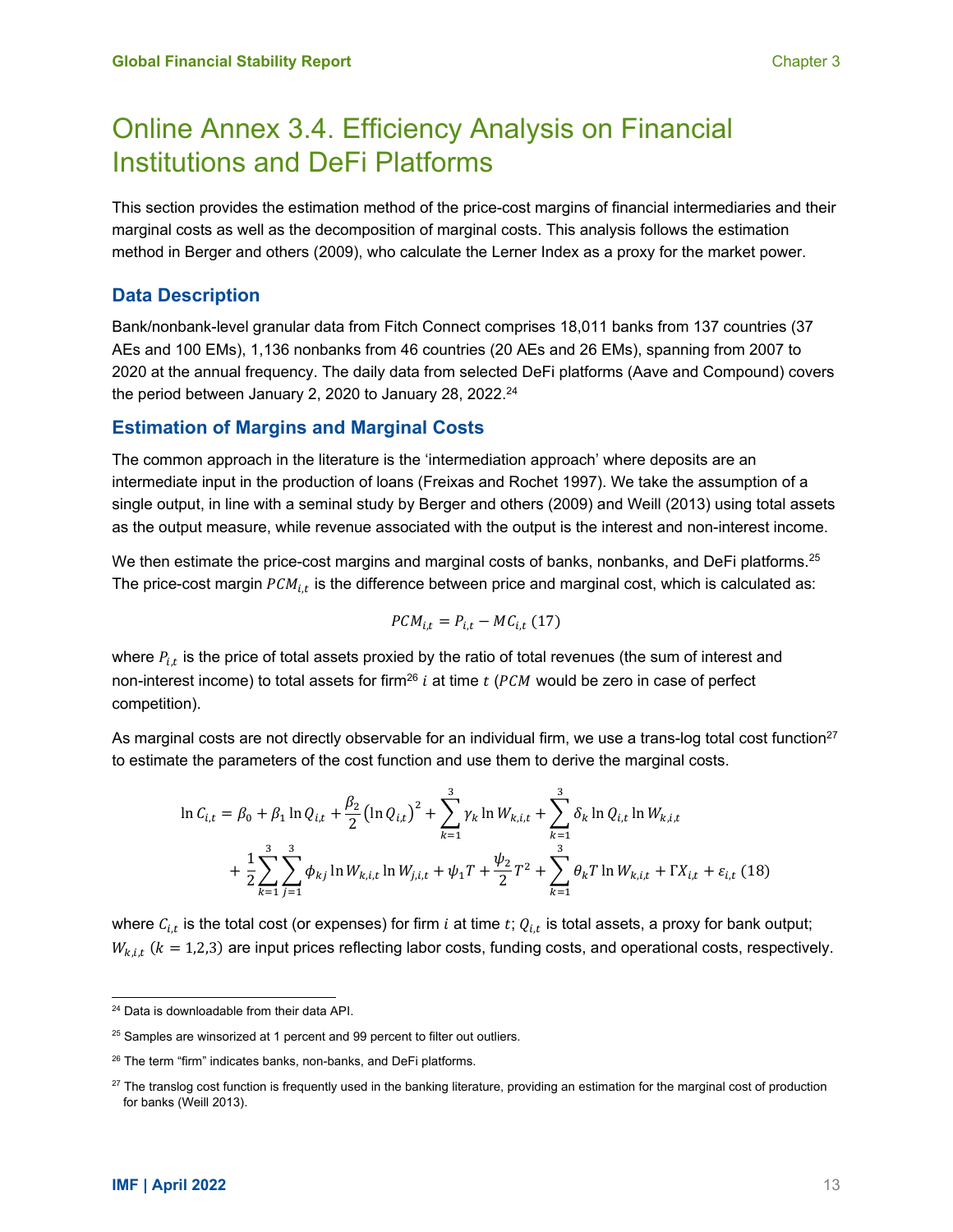For input prices, we proxy labor costs using the ratio of personnel expenses to total assets, funding costs using the ratio of interest expenses to total liabilities, and operational costs using the ratio of other operational expenses to total assets.<sup>28</sup> T is a time trend to capture technological changes.  $X_{i,t}$  are the firm-characteristic control variables, such as equity to asset ratio and share of non-interest operational income. The cost function is estimated using a panel regression with fixed cross-section effects and clustered errors for each country.

The marginal cost can be derived by differentiating the cost function as follows:

$$
MC_{i,t} = \frac{\partial C_{i,t}}{\partial Q_{i,t}} = \frac{\partial \ln C_{i,t}}{\partial \ln Q_{i,t}} \cdot \frac{C_{i,t}}{Q_{i,t}} = \left\{\beta_1 + \beta_2 \ln Q_{i,t} + \sum_{k=1}^3 \delta_k \ln W_{k,i,t}\right\} \cdot \frac{C_{i,t}}{Q_{i,t}} \tag{19}
$$

The margin and marginal costs are averaged over time for each firm  $i$ , weighted by revenues, and we chose the average value for each country. As Berger, Klapper, and Turk-Ariss (2009) pointed out, these estimates do not capture risk premia in the prices of firms' products or services.

#### **Cost Decomposition**

The share of each input cost to total costs can be calculated as follows. We assume the total cost is composed of three input factors,  $F_k (k = 1,2,3)$ , as follows:

$$
C = W_1 F_1 + W_2 F_2 + W_3 F_3 (20)
$$

then the share of input factor  $S_k$  can be derived with a simple transformation:

$$
S_k = W_k \cdot \frac{F_k}{C} = W_k \cdot \frac{\partial C/\partial W_k}{C} = W_k \cdot \frac{\partial \ln C}{\partial \ln W_k} \cdot \frac{C}{W_k} \cdot \frac{1}{C} = \frac{\partial \ln C}{\partial \ln W_k}
$$

$$
= \gamma_k + \delta_k \ln Q + \sum_{k=1}^3 \sum_{j=1}^3 \phi_{kj} \ln W_j \quad (21)
$$

where  $\gamma_k$ ,  $\delta_k$ ,  $\phi_k$  are the coefficients from the estimation of the total cost function shown above.

<sup>&</sup>lt;sup>28</sup> Other operational expenses are defined as non-staff related operating expenses incurred through the normal course of business, which includes, depreciation, amortization, administrative expenses, occupancy costs, software costs, operating lease rentals, audit and professional fees, and other operating expenses of an administrative nature.